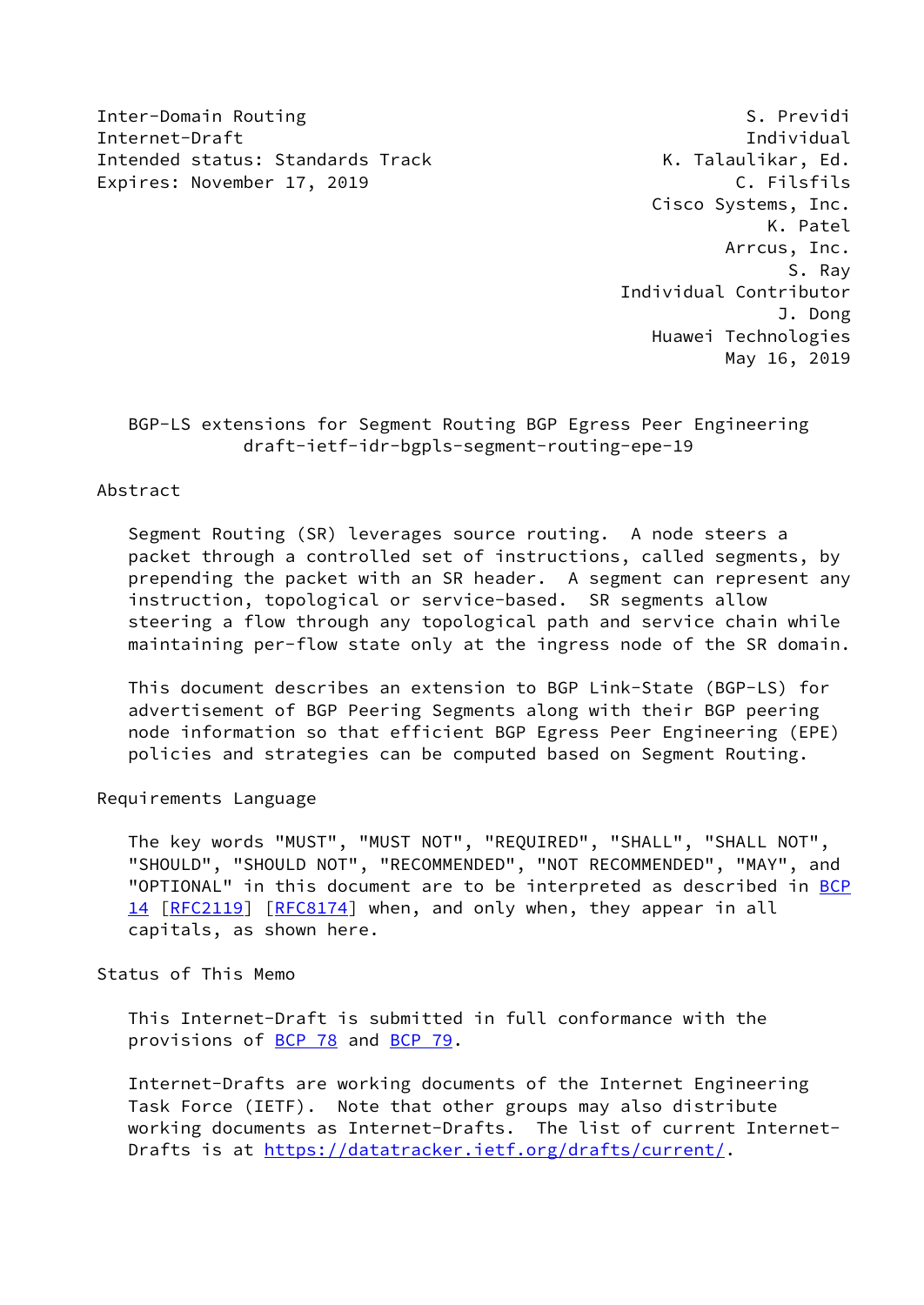Internet-Drafts are draft documents valid for a maximum of six months and may be updated, replaced, or obsoleted by other documents at any time. It is inappropriate to use Internet-Drafts as reference material or to cite them other than as "work in progress."

This Internet-Draft will expire on November 17, 2019.

Copyright Notice

 Copyright (c) 2019 IETF Trust and the persons identified as the document authors. All rights reserved.

This document is subject to [BCP 78](https://datatracker.ietf.org/doc/pdf/bcp78) and the IETF Trust's Legal Provisions Relating to IETF Documents [\(https://trustee.ietf.org/license-info](https://trustee.ietf.org/license-info)) in effect on the date of publication of this document. Please review these documents carefully, as they describe your rights and restrictions with respect to this document. Code Components extracted from this document must include Simplified BSD License text as described in Section 4.e of the Trust Legal Provisions and are provided without warranty as described in the Simplified BSD License.

Table of Contents

|                                                                                                       | $\overline{3}$   |
|-------------------------------------------------------------------------------------------------------|------------------|
| $2$ .                                                                                                 | $\overline{4}$   |
| BGP-LS NLRI Advertisement for BGP Protocol<br>3.                                                      | $\overline{5}$   |
| BGP Router-ID and Member AS Number<br>3.1.                                                            | 6                |
| Mandatory BGP Node Descriptors<br>3.2.                                                                | $6 \overline{6}$ |
| Optional BGP Node Descriptors<br>3.3.                                                                 | $\overline{1}$   |
| 4. BGP-LS Attributes for BGP Peering Segments                                                         | $\mathbf{Z}$     |
| Advertisement of the PeerNode SID<br>4.1.                                                             | 10               |
| 4.2. Advertisement of the PeerAdj SID                                                                 | 11               |
| $4.3.$ Advertisement of the PeerSet SID $\cdot \cdot \cdot \cdot \cdot \cdot \cdot \cdot \cdot \cdot$ | 12               |
|                                                                                                       | 12               |
| New BGP-LS Protocol-ID<br>5.1.                                                                        | <u>13</u>        |
| $5.2$ . Node Descriptors and Link Attribute TLVs                                                      | <u>13</u>        |
| Manageability Considerations<br><u>6</u> .                                                            | 14               |
| 7.                                                                                                    | 15               |
| 8.                                                                                                    | 15               |
| 9.                                                                                                    | <u>16</u>        |
| 10. References                                                                                        | 16               |
| 10.1.                                                                                                 | <b>16</b>        |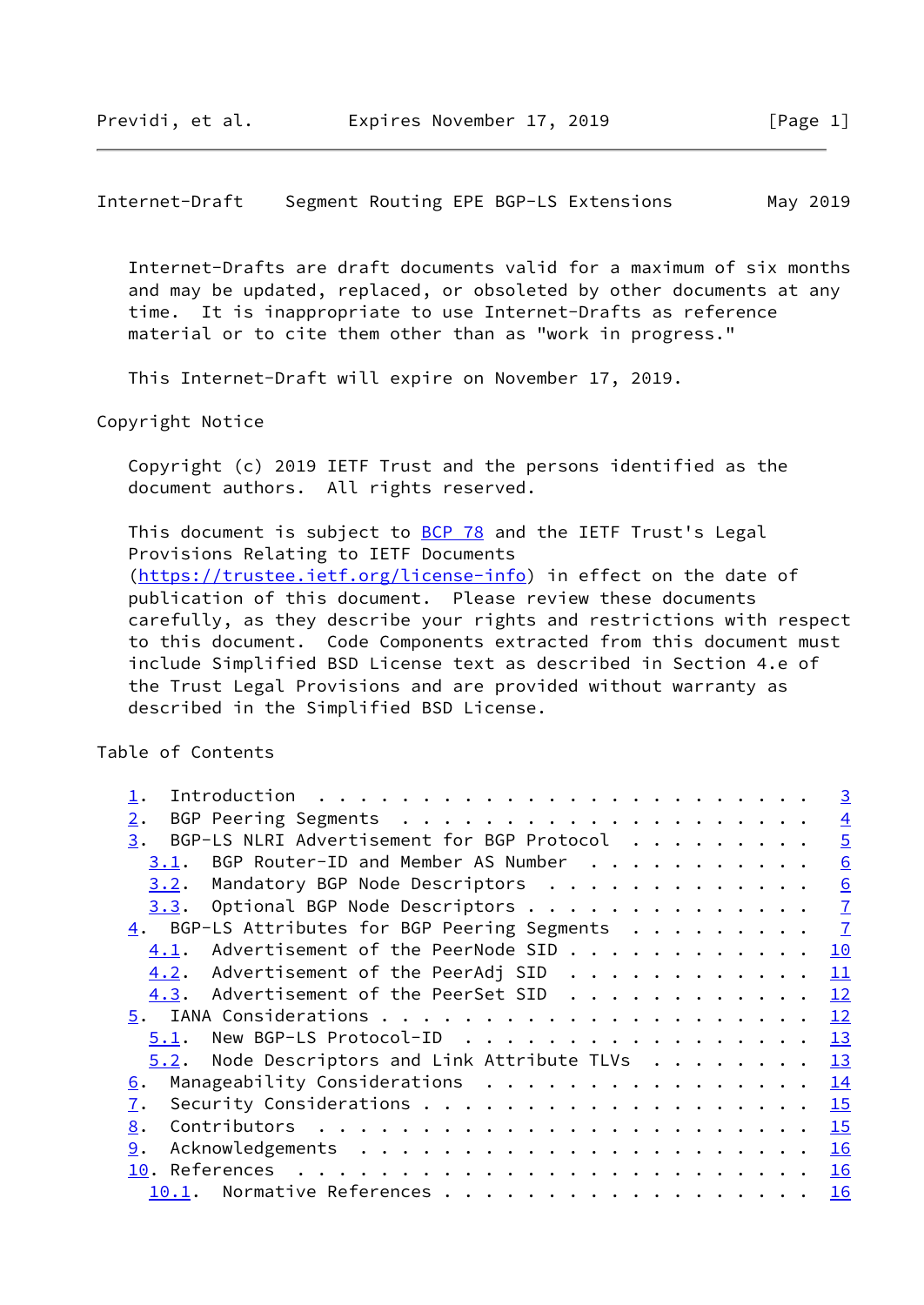| 10.2. Informative References 17 |  |  |  |  |  |  |  |  |  |
|---------------------------------|--|--|--|--|--|--|--|--|--|
|                                 |  |  |  |  |  |  |  |  |  |

<span id="page-2-1"></span>

| Previdi, et al. | Expires November 17, 2019 |  | [Page 2] |
|-----------------|---------------------------|--|----------|
|-----------------|---------------------------|--|----------|

## <span id="page-2-0"></span>[1](#page-2-0). Introduction

 Segment Routing (SR) leverages source routing. A node steers a packet through a controlled set of instructions, called segments, by prepending the packet with an SR header with segment identifiers (SID). A SID can represent any instruction, topological or service based. SR segments allows to enforce a flow through any topological path or service function while maintaining per-flow state only at the ingress node of the SR domain.

The SR architecture [\[RFC8402](https://datatracker.ietf.org/doc/pdf/rfc8402)] defines three types of BGP Peering Segments that may be instantiated at a BGP node:

- o Peer Node Segment (PeerNode SID) : instruction to steer to a specific peer node
- o Peer Adjacency Segment (PeerAdj SID) : instruction to steer over a specific local interface towards a specific peer node
- o Peer Set Segment (PeerSet SID) : instruction to load-balance to a set of specific peer nodes

 SR can be directly applied to either to an MPLS dataplane (SR/MPLS) with no change on the forwarding plane or to a modified IPv6 forwarding plane (SRv6).

 This document describes extensions to the BGP Link-State NLRI (BGP-LS NLRI) and the BGP-LS Attribute defined for BGP-LS [[RFC7752](https://datatracker.ietf.org/doc/pdf/rfc7752)] for advertising BGP peering segments from a BGP node along with its peering topology information (i.e., its peers, interfaces, and peering ASs) to enable computation of efficient BGP Egress Peer Engineering (BGP-EPE) policies and strategies using the SR/MPLS dataplane. The corresponding extensions for SRv6 are specified in [\[I-D.dawra-idr-bgpls-srv6-ext](#page-18-2)].

<span id="page-2-2"></span>[I-D.ietf-spring-segment-routing-central-epe] illustrates a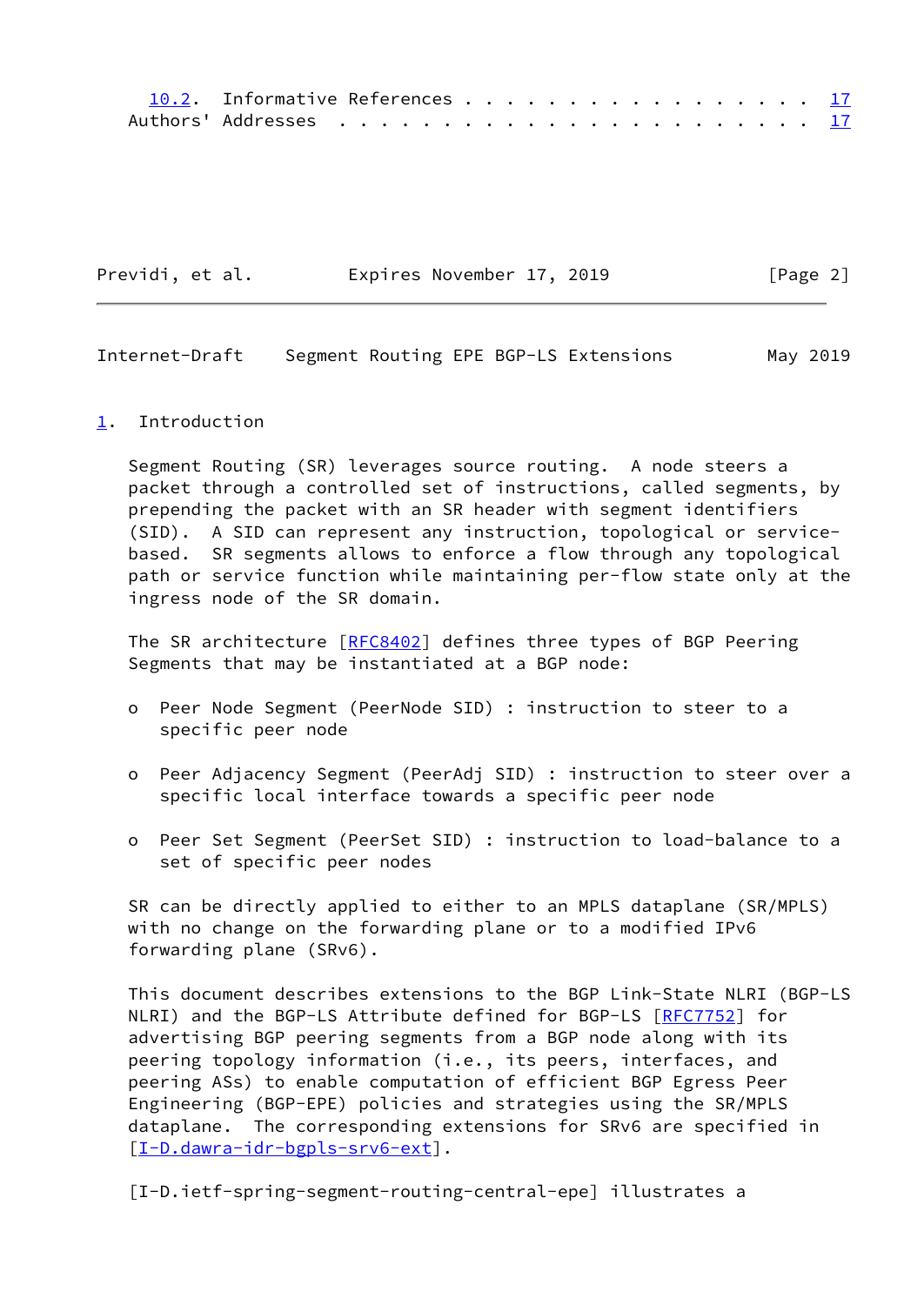centralized controller-based BGP Egress Peer Engineering solution involving SR path computation using the BGP Peering Segments. This use case comprises a centralized controller that learns the BGP Peering SIDs via BGP-LS and then uses this information to program a BGP-EPE policy at any node in the domain to perform traffic steering via a specific BGP egress node to a specific EBGP peer(s) optionally also over a specific interface. The BGP-EPE policy can be realized using the SR Policy framework

[\[I-D.ietf-spring-segment-routing-policy](#page-18-3)].

 This document introduces a new BGP-LS Protocol-ID for BGP and defines new BGP-LS Node and Link Descriptor TLVs to facilitate advertising

| Previdi, et al. | Expires November 17, 2019 |  | [Page 3] |
|-----------------|---------------------------|--|----------|
|-----------------|---------------------------|--|----------|

<span id="page-3-1"></span>Internet-Draft Segment Routing EPE BGP-LS Extensions May 2019

 BGP-LS Link NLRI to represent the BGP peering topology. Further, it specifies the BGP-LS Attribute TLVs for advertisement of the BGP Peering Segments (i.e., PeerNode SID, PeerAdj SID, and PeerSet SID) to be advertised in the same BGP-LS Link NLRI.

<span id="page-3-0"></span>[2](#page-3-0). BGP Peering Segments

As described in [\[RFC8402](https://datatracker.ietf.org/doc/pdf/rfc8402)], a BGP-EPE enabled Egress PE node instantiates SR Segments corresponding to its attached peers. These segments are called BGP Peering Segments or BGP Peering SIDs. In case of EBGP, they enable the expression of source-routed inter domain paths.

 An ingress border router of an AS may compose a list of SIDs to steer a flow along a selected path within the AS, towards a selected egress border router C of the AS, and to a specific EBGP peer. At minimum, a BGP-EPE policy applied at an ingress PE involves two SIDs: the Node SID of the chosen egress PE and then the BGP Peering SID for the chosen egress PE peer or peering interface.

 Each BGP session MUST be described by a PeerNode SID. The description of the BGP session MAY be augmented by additional PeerAdj SIDs. Finally, multiple PeerNode SIDs or PeerAdj SIDs MAY be part of the same group/set in order to group EPE resources under a common PeerSet SID. These BGP Peering SIDs and their encoding are described in detail in **Section 4.** 

 The following BGP Peering SIDs need to be instantiated on a BGP router for each of its BGP peer sessions that are enabled for Egress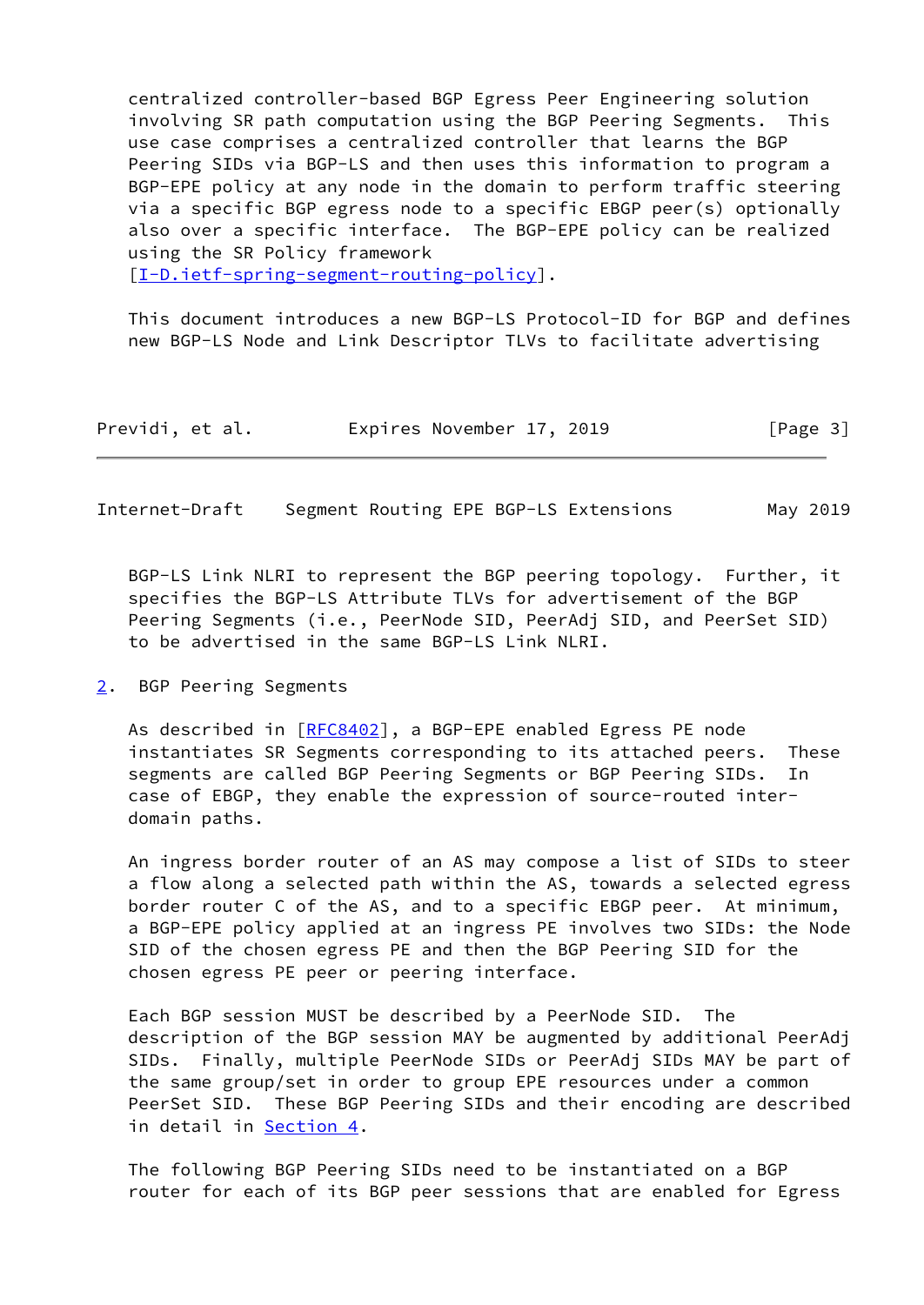Peer Engineering:

- o One PeerNode SID MUST be instantiated to describe the BGP peer session.
- o One or more PeerAdj SID MAY be instantiated corresponding to the underlying link(s) to the directly connected BGP peer session.
- o A PeerSet SID MAY be instantiated and additionally associated and shared between one or more PeerNode SIDs or PeerAdj SIDs.

 While an egress point in a topology usually refers to EBGP sessions between external peers, there's nothing in the extensions defined in this document that would prevent the use of these extensions in the context of IBGP sessions. However, unlike EBGP sessions which are generally between directly connected BGP routers which are also along the traffic forwarding path, IBGP peer sessions may be setup to BGP routers which are not in the forwarding path. As such, when the IBGP design includes sessions with route-reflectors, a BGP router SHOULD

| Previdi, et al. | Expires November 17, 2019 |  | [Page 4] |
|-----------------|---------------------------|--|----------|
|-----------------|---------------------------|--|----------|

<span id="page-4-1"></span>Internet-Draft Segment Routing EPE BGP-LS Extensions May 2019

 NOT instantiate a BGP Peering SID for those sessions to peer nodes which are not in the forwarding path since the purpose of BGP Peering SID is to steer traffic to that specific peers. Thus, the applicability for IBGP peering may be limited to only those deployments where the IBGP peer is also along the forwarding data path.

 Any BGP Peering SIDs instantiated on the node are advertised via BGP- LS Link NLRI type as described in the sections below. An illustration of the BGP Peering SIDs' allocations in a reference BGP peering topology along with the information carried in the BGP-LS Link NLRI and its corresponding BGP-LS Attribute are described in [\[I-D.ietf-spring-segment-routing-central-epe](#page-2-2)].

<span id="page-4-0"></span>[3](#page-4-0). BGP-LS NLRI Advertisement for BGP Protocol

 This section describes the BGP-LS NLRI encodings that describe the BGP peering and link connectivity between BGP routers.

 This document specifies the advertisement of BGP peering topology information via BGP-LS Link NLRI type which requires use of a new BGP-LS Protocol-ID.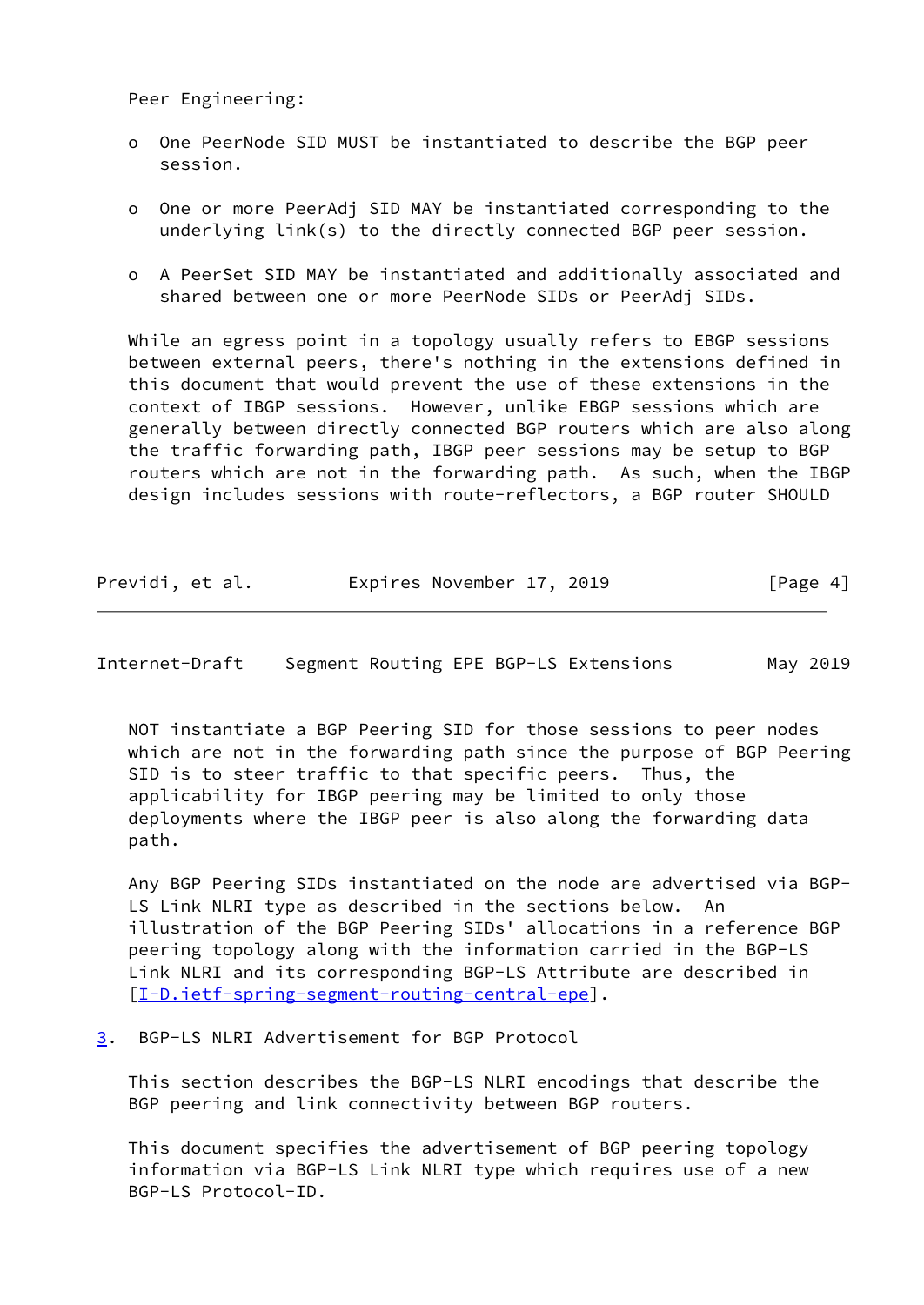|        | Protocol-ID   NLRI information source protocol |
|--------|------------------------------------------------|
| 7 IBGP |                                                |

Table 1: BGP-LS Protocol Identifier for BGP

 The use of a new Protocol-ID allows separation and differentiation between the BGP-LS NLRIs carrying BGP information from the BGP-LS NLRIs carrying IGP link-state information defined in [\[RFC7752](https://datatracker.ietf.org/doc/pdf/rfc7752)].

 The BGP Peering information along with their Peering Segments are advertised using BGP-LS Link NLRI type with the Protocol-ID set to BGP. The BGP-LS Link NLRI type uses the Descriptor TLVs and BGP-LS Attribute TLVs as defined in [\[RFC7752](https://datatracker.ietf.org/doc/pdf/rfc7752)]. In order to correctly describe BGP nodes, new TLVs are defined in this section.

[RFC7752] defines Link NLRI Type is as follows:

<span id="page-5-0"></span>

| Previdi, et al. | Expires November 17, 2019             | $\lceil \text{Page } 5 \rceil$ |
|-----------------|---------------------------------------|--------------------------------|
| Internet-Draft  | Segment Routing EPE BGP-LS Extensions | May 2019                       |

0 1 2 3 0 1 2 3 4 5 6 7 8 9 0 1 2 3 4 5 6 7 8 9 0 1 2 3 4 5 6 7 8 9 0 1 +-+-+-+-+-+-+-+-+ | Protocol-ID | +-+-+-+-+-+-+-+-+-+-+-+-+-+-+-+-+-+-+-+-+-+-+-+-+-+-+-+-+-+-+-+-+ | Identifier | | (64 bits) | +-+-+-+-+-+-+-+-+-+-+-+-+-+-+-+-+-+-+-+-+-+-+-+-+-+-+-+-+-+-+-+-+ // Local Node Descriptors // +-+-+-+-+-+-+-+-+-+-+-+-+-+-+-+-+-+-+-+-+-+-+-+-+-+-+-+-+-+-+-+-+ // Remote Node Descriptors // +-+-+-+-+-+-+-+-+-+-+-+-+-+-+-+-+-+-+-+-+-+-+-+-+-+-+-+-+-+-+-+-+ // Link Descriptors // +-+-+-+-+-+-+-+-+-+-+-+-+-+-+-+-+-+-+-+-+-+-+-+-+-+-+-+-+-+-+-+-+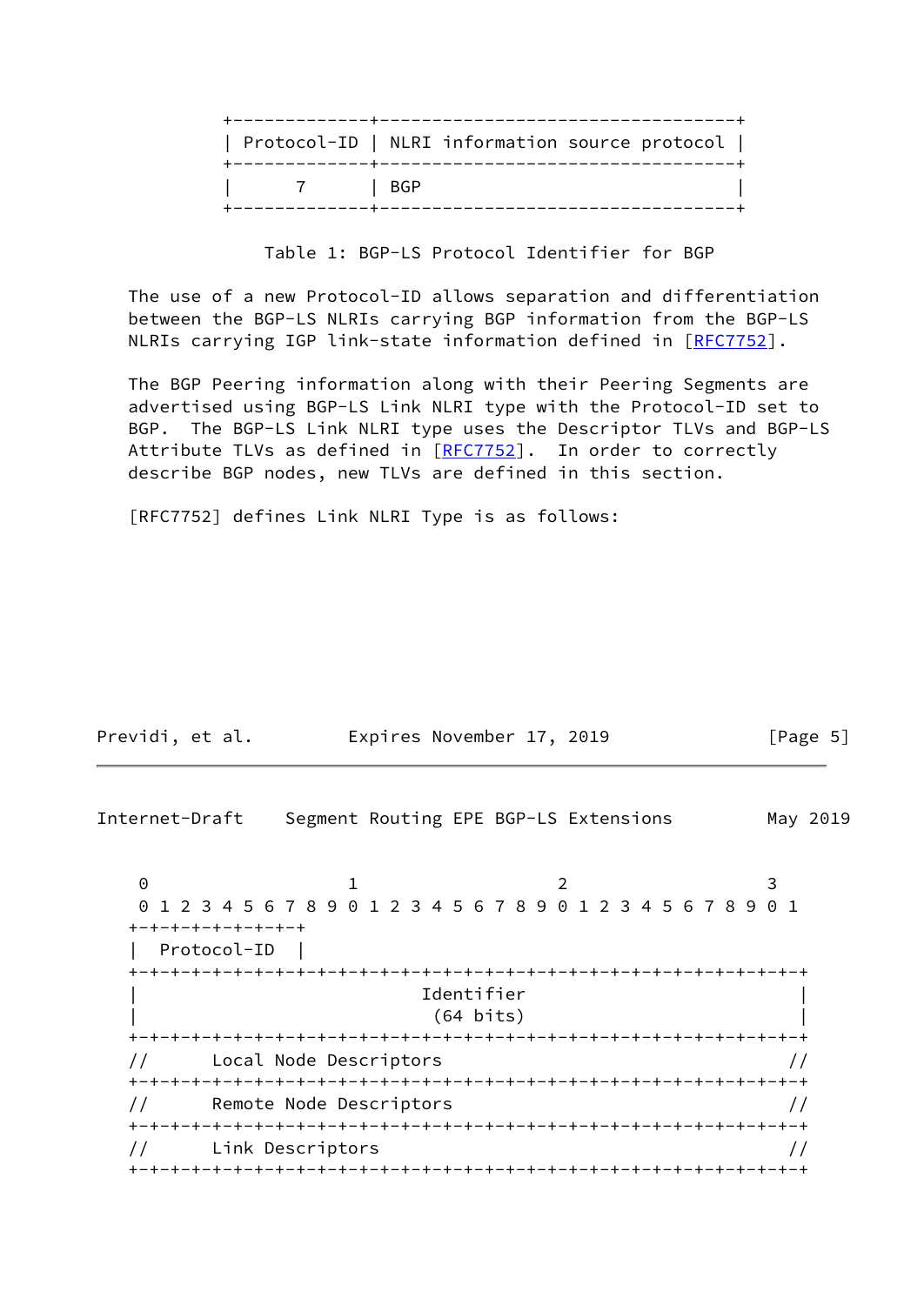## Figure 1: BGP-LS Link NLRI

Node Descriptors and Link Descriptors are defined in [\[RFC7752](https://datatracker.ietf.org/doc/pdf/rfc7752)].

<span id="page-6-0"></span>[3.1](#page-6-0). BGP Router-ID and Member AS Number

Two new Node Descriptors TLVs are defined in this document:

o BGP Router Identifier (BGP Router-ID):

Type: 516

Length: 4 octets

 Value: 4 octet unsigned non-zero integer representing the BGP Identifier as defined in [\[RFC6286](https://datatracker.ietf.org/doc/pdf/rfc6286)].

o Member-AS Number (Member-ASN)

Type: 517

Length: 4 octets

 Value: 4 octet unsigned non-zero integer representing the Member-AS Number [\[RFC5065](https://datatracker.ietf.org/doc/pdf/rfc5065)].

<span id="page-6-1"></span>[3.2](#page-6-1). Mandatory BGP Node Descriptors

 The following Node Descriptors TLVs MUST be included in BGP-LS NLRI as Local Node Descriptors when distributing BGP information:

 o BGP Router-ID (TLV 516), which contains a valid BGP Identifier of the local BGP node.

| Previdi, et al. | Expires November 17, 2019 | [Page 6] |
|-----------------|---------------------------|----------|
|-----------------|---------------------------|----------|

<span id="page-6-2"></span>Internet-Draft Segment Routing EPE BGP-LS Extensions May 2019

o Autonomous System Number (TLV 512) [[RFC7752](https://datatracker.ietf.org/doc/pdf/rfc7752)], which contains the ASN or AS Confederation Identifier (ASN) [\[RFC5065](https://datatracker.ietf.org/doc/pdf/rfc5065)], if confederations are used, of the local BGP node.

Note that  $[REC6286]$  (section 2.1) requires the BGP identifier (Router-ID) to be unique within an Autonomous System and non-zero. Therefore, the <ASN, BGP Router-ID> tuple is globally unique. Their use in the Node Descriptor helps map Link-State NLRIs with BGP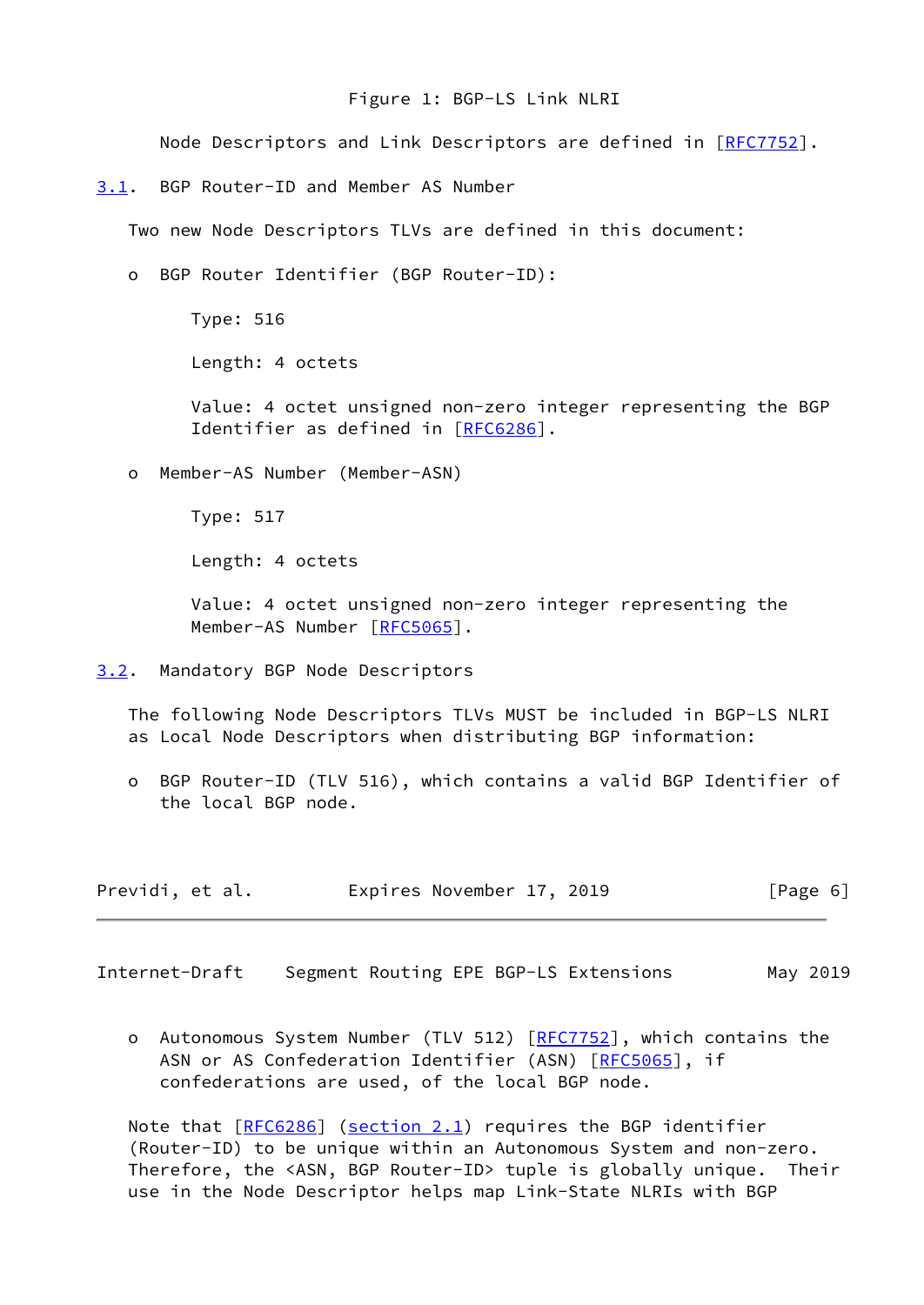protocol-ID to a unique BGP router in the administrative domain where BGP-LS is enabled.

 The following Node Descriptors TLVs MUST be included in BGP-LS Link NLRI as Remote Node Descriptors when distributing BGP information:

- o BGP Router-ID (TLV 516), which contains the valid BGP Identifier of the peer BGP node.
- o Autonomous System Number (TLV 512) [[RFC7752](https://datatracker.ietf.org/doc/pdf/rfc7752)], which contains the ASN or the AS Confederation Identifier (ASN) [\[RFC5065](https://datatracker.ietf.org/doc/pdf/rfc5065)], if confederations are used, of the peer BGP node.
- <span id="page-7-0"></span>[3.3](#page-7-0). Optional BGP Node Descriptors

 The following Node Descriptors TLVs MAY be included in BGP-LS NLRI as Local Node Descriptors when distributing BGP information:

- o Member-ASN (TLV 517), which contains the ASN of the confederation member (i.e., Member-AS Number), if BGP confederations are used, of the local BGP node.
- o Node Descriptors as defined in [[RFC7752](https://datatracker.ietf.org/doc/pdf/rfc7752)].

 The following Node Descriptors TLVs MAY be included in BGP-LS Link NLRI as Remote Node Descriptors when distributing BGP information:

- o Member-ASN (TLV 517), which contains the ASN of the confederation member (i.e., Member-AS Number), if BGP confederations are used, of the peer BGP node.
- o Node Descriptors as defined in [[RFC7752](https://datatracker.ietf.org/doc/pdf/rfc7752)].
- <span id="page-7-1"></span>[4](#page-7-1). BGP-LS Attributes for BGP Peering Segments

 This section defines the BGP-LS Attributes corresponding to the following BGP Peer Segment SIDs:

Peer Node Segment Identifier (PeerNode SID)

| Previdi, et al. | Expires November 17, 2019 | [Page 7] |
|-----------------|---------------------------|----------|
|-----------------|---------------------------|----------|

Internet-Draft Segment Routing EPE BGP-LS Extensions May 2019

Peer Adjacency Segment Identifier (PeerAdj SID)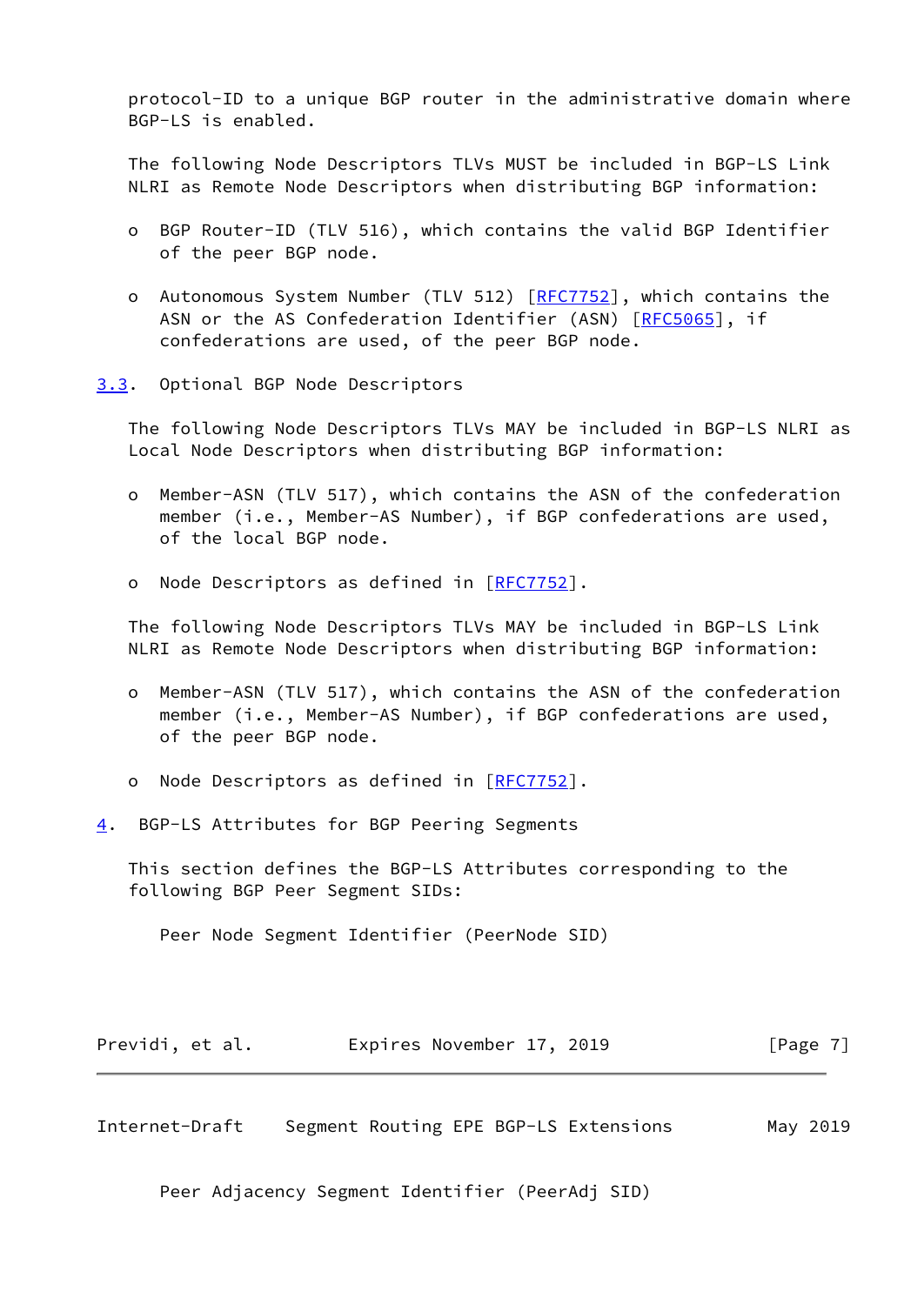Peer Set Segment Identifier (PeerSet SID)

 The following new BGP-LS Link attributes TLVs are defined for use with BGP-LS Link NLRI for advertising BGP Peering SIDs:

 +----------+---------------------------+ | TLV Code | Description | | Point | | +----------+---------------------------+ | 1101 | PeerNode SID | | 1102 | PeerAdj SID | | 1103 | PeerSet SID | +----------+---------------------------+

Figure 2: BGP-LS TLV code points for BGP-EPE

 PeerNode SID, PeerAdj SID, and PeerSet SID have all the same format defined here below:

| Θ     |        |                                                                 |  |
|-------|--------|-----------------------------------------------------------------|--|
|       |        | 0 1 2 3 4 5 6 7 8 9 0 1 2 3 4 5 6 7 8 9 0 1 2 3 4 5 6 7 8 9 0 1 |  |
|       |        |                                                                 |  |
|       | Type   | Length                                                          |  |
|       |        |                                                                 |  |
| Flags | Weight | Reserved                                                        |  |
|       |        |                                                                 |  |
|       |        | SID/Label/Index (variable)                                      |  |
|       |        |                                                                 |  |

Figure 3: BGP Peering SIDs TLV Format

- o Type: 1101, 1102 or 1103 as listed in Figure 2.
- o Length: variable. Valid values are either 7 or 8 based on the whether the encoding is done as a SID Index or a label.
- o Flags: one octet of flags with the following definition:

 0 1 2 3 4 5 6 7 +-+-+-+-+-+-+-+-+ |V|L|B|P| Rsvd | +-+-+-+-+-+-+-+-+

Figure 4: Peering SID TLV Flags Format

Previdi, et al. **Expires November 17, 2019** [Page 8]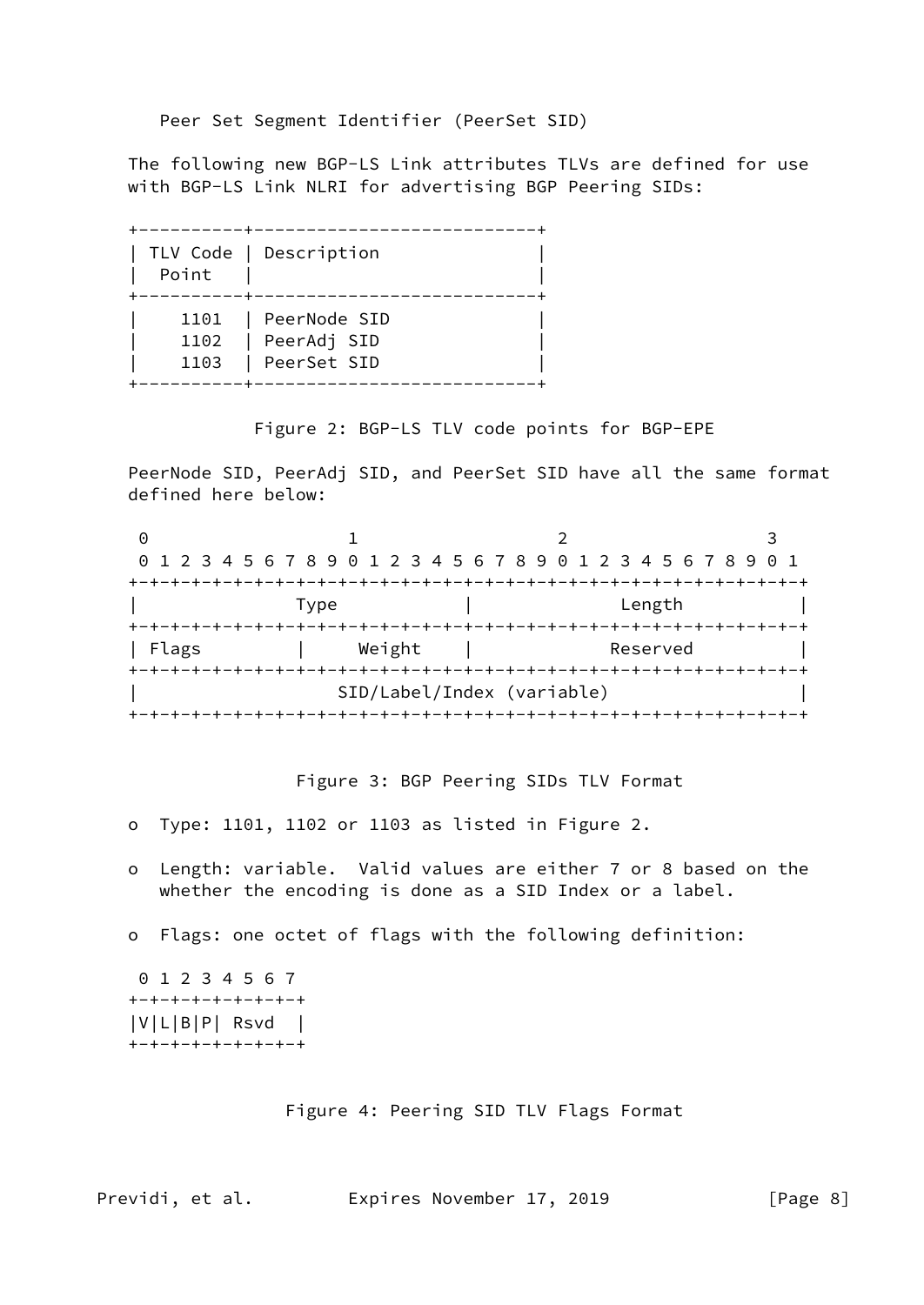- \* V-Flag: Value flag. If set, then the SID carries a label value. By default the flag is SET.
- \* L-Flag: Local Flag. If set, then the value/index carried by the SID has local significance. By default the flag is SET.
- \* B-Flag: Backup Flag. If set, the SID refers to a path that is eligible for protection using fast re-route (FRR). The computation of the backup forwarding path and its association with the BGP Peering SID forwarding entry is implementation specific.  $[I-D.iett-spring-segment-routine-central-epe]$ section 3.6 discusses some of the possible ways of identifying backup paths for BGP Peering SIDs.
- \* P-Flag: Persistent Flag: If set, the SID is persistently allocated, i.e., the SID value remains consistent across router restart and session/interface flap.
- \* Rsvd bits: Reserved for future use and MUST be zero when originated and ignored when received.
- o Weight: 1 octet. The value represents the weight of the SID for the purpose of load balancing. An example use of the weight is described in [\[RFC8402](https://datatracker.ietf.org/doc/pdf/rfc8402)].
- o SID/Index/Label. According to the TLV length and to the V and L flags settings, it contains either:
	- \* A 3 octet local label where the 20 rightmost bits are used for encoding the label value. In this case, the V and L flags MUST be SET.
	- \* A 4 octet index defining the offset in the Segment Routing Global Block (SRGB) [[RFC8402](https://datatracker.ietf.org/doc/pdf/rfc8402)] advertised by this router. In this case, the SRGB MUST be advertised using the extensions defined in [\[I-D.ietf-idr-bgp-ls-segment-routing-ext](#page-17-4)].

 The values of the PeerNode SID, PeerAdj SID, and PeerSet SID Sub-TLVs SHOULD be persistent across router restart.

 When enabled for Egress Peer Engineering, the BGP router MUST include the PeerNode SID TLV in the BGP-LS Attribute for the BGP-LS Link NLRI corresponding to its BGP peering sessions. The PeerAdj SID and PeerSet SID TLVs MAY be included in the BGP-LS Attribute for the BGP- LS Link NLRI.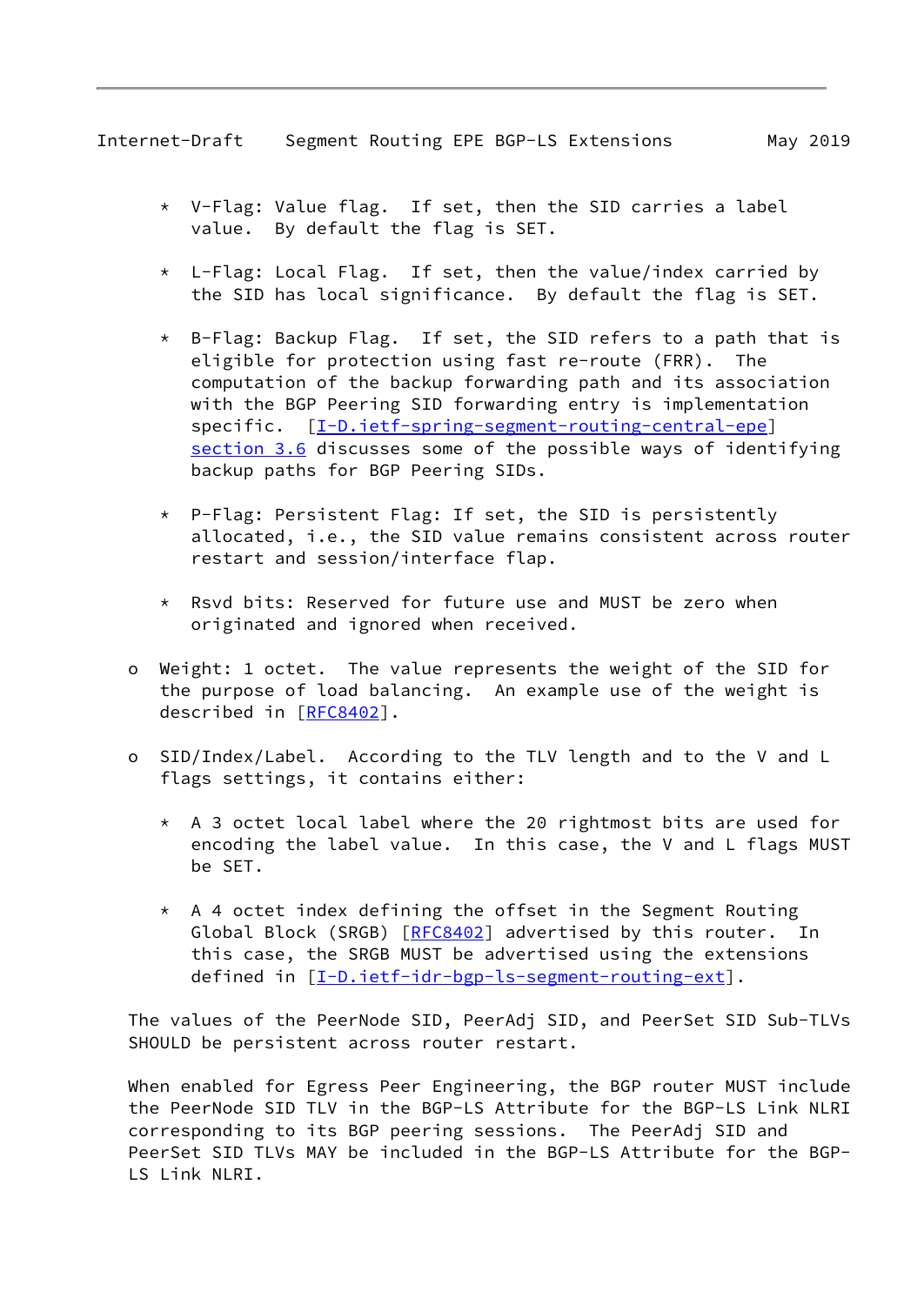Additional BGP-LS Link Attribute TLVs, as defined in [\[RFC7752](https://datatracker.ietf.org/doc/pdf/rfc7752)] MAY be included with the BGP-LS Link NLRI in order to advertise the

| Previdi, et al. | Expires November 17, 2019 |  | [Page 9] |
|-----------------|---------------------------|--|----------|
|-----------------|---------------------------|--|----------|

<span id="page-10-1"></span>Internet-Draft Segment Routing EPE BGP-LS Extensions May 2019

 characteristics of the peering link. E.g., one or more interface addresses (TLV 259 or TLV 261) of the underlying link(s) over which a multi-hop BGP peering session is setup may be included in the BGP-LS Attribute along with the PeerNode SID TLV.

<span id="page-10-0"></span>[4.1](#page-10-0). Advertisement of the PeerNode SID

 The PeerNode SID TLV includes a SID associated with the BGP peer node that is described by a BGP-LS Link NLRI as specified in [Section 3](#page-4-0).

 The PeerNode SID, at the BGP node advertising it, has the following semantics (as defined in [\[RFC8402](https://datatracker.ietf.org/doc/pdf/rfc8402)]):

- o SR operation: NEXT.
- o Next-Hop: the connected peering node to which the segment is associated.

The PeerNode SID is advertised with a BGP-LS Link NLRI, where:

- o Local Node Descriptors include:
	- \* Local BGP Router-ID (TLV 516) of the BGP-EPE enabled egress PE.
	- \* Local ASN (TLV 512).
- o Remote Node Descriptors include:
	- \* Peer BGP Router-ID (TLV 516) (i.e., the peer BGP ID used in the BGP session)
	- \* Peer ASN (TLV 512).
- o Link Descriptors include the addresses used by the BGP session encoded using TLVs as defined in [\[RFC7752](https://datatracker.ietf.org/doc/pdf/rfc7752)]:
	- \* IPv4 Interface Address (TLV 259) contains the BGP session IPv4 local address.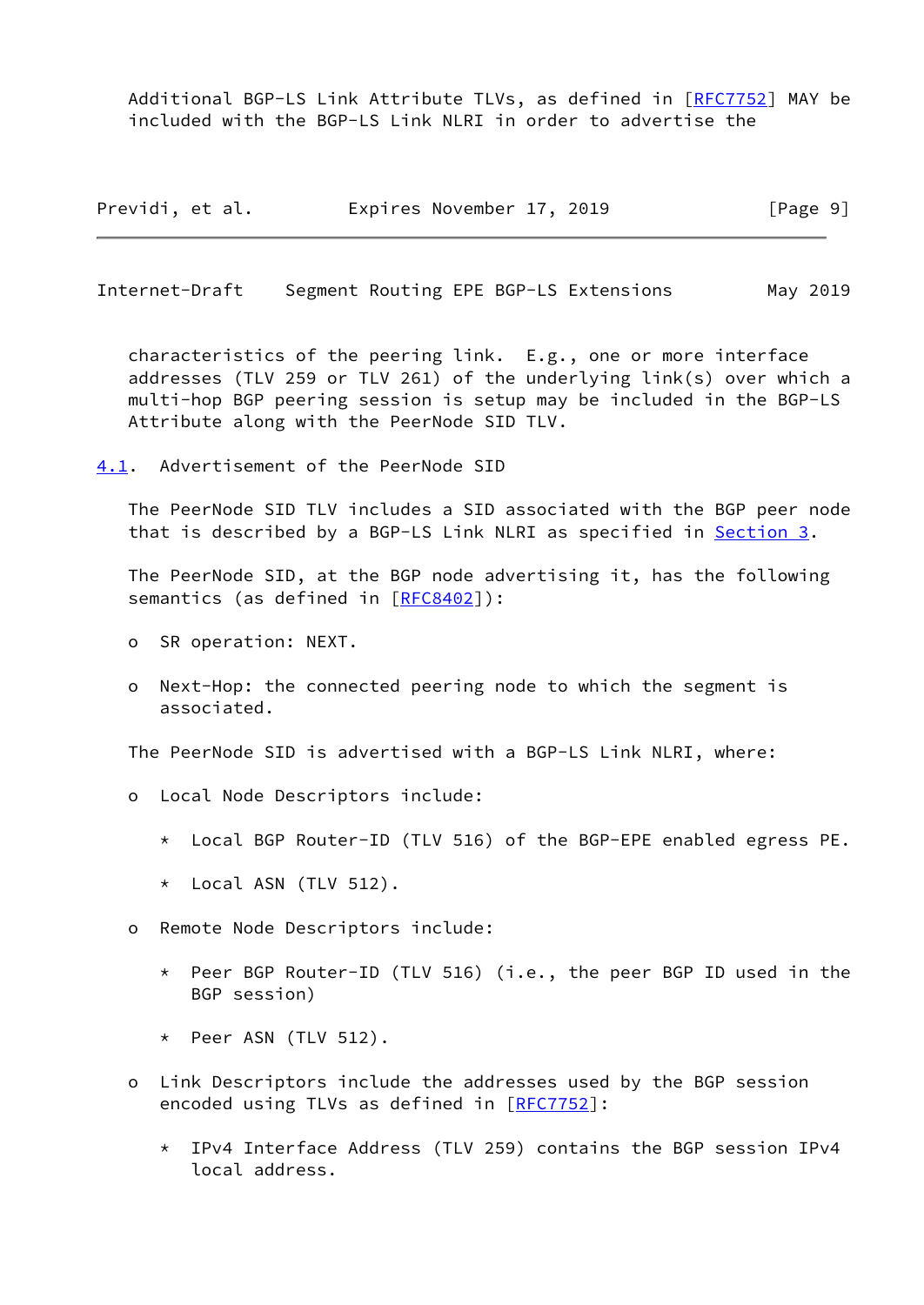- \* IPv4 Neighbor Address (TLV 260) contains the BGP session IPv4 peer address.
- \* IPv6 Interface Address (TLV 261) contains the BGP session IPv6 local address.
- \* IPv6 Neighbor Address (TLV 262) contains the BGP session IPv6 peer address.

<span id="page-11-1"></span>

| Expires November 17, 2019<br>Previdi, et al.<br>[Page 10] |
|-----------------------------------------------------------|
|-----------------------------------------------------------|

- o Link Attribute TLVs include the PeerNode SID TLV as defined in Figure 3.
- <span id="page-11-0"></span>[4.2](#page-11-0). Advertisement of the PeerAdj SID

 The PeerAdj SID TLV includes a SID associated with the underlying link to the BGP peer node that is described by a BGP-LS Link NLRI as specified in [Section 3](#page-4-0).

 The PeerAdj SID, at the BGP node advertising it, has the following semantics (as defined in [\[RFC8402](https://datatracker.ietf.org/doc/pdf/rfc8402)]):

- o SR operation: NEXT.
- o Next-Hop: the interface peer address.

The PeerAdj SID is advertised with a BGP-LS Link NLRI, where:

- o Local Node Descriptors include:
	- \* Local BGP Router-ID (TLV 516) of the BGP-EPE enabled egress PE.
	- \* Local ASN (TLV 512).
- o Remote Node Descriptors include:
	- \* Peer BGP Router-ID (TLV 516) (i.e., the peer BGP ID used in the BGP session).
	- \* Peer ASN (TLV 512).
- o Link Descriptors MUST include the following TLV, as defined in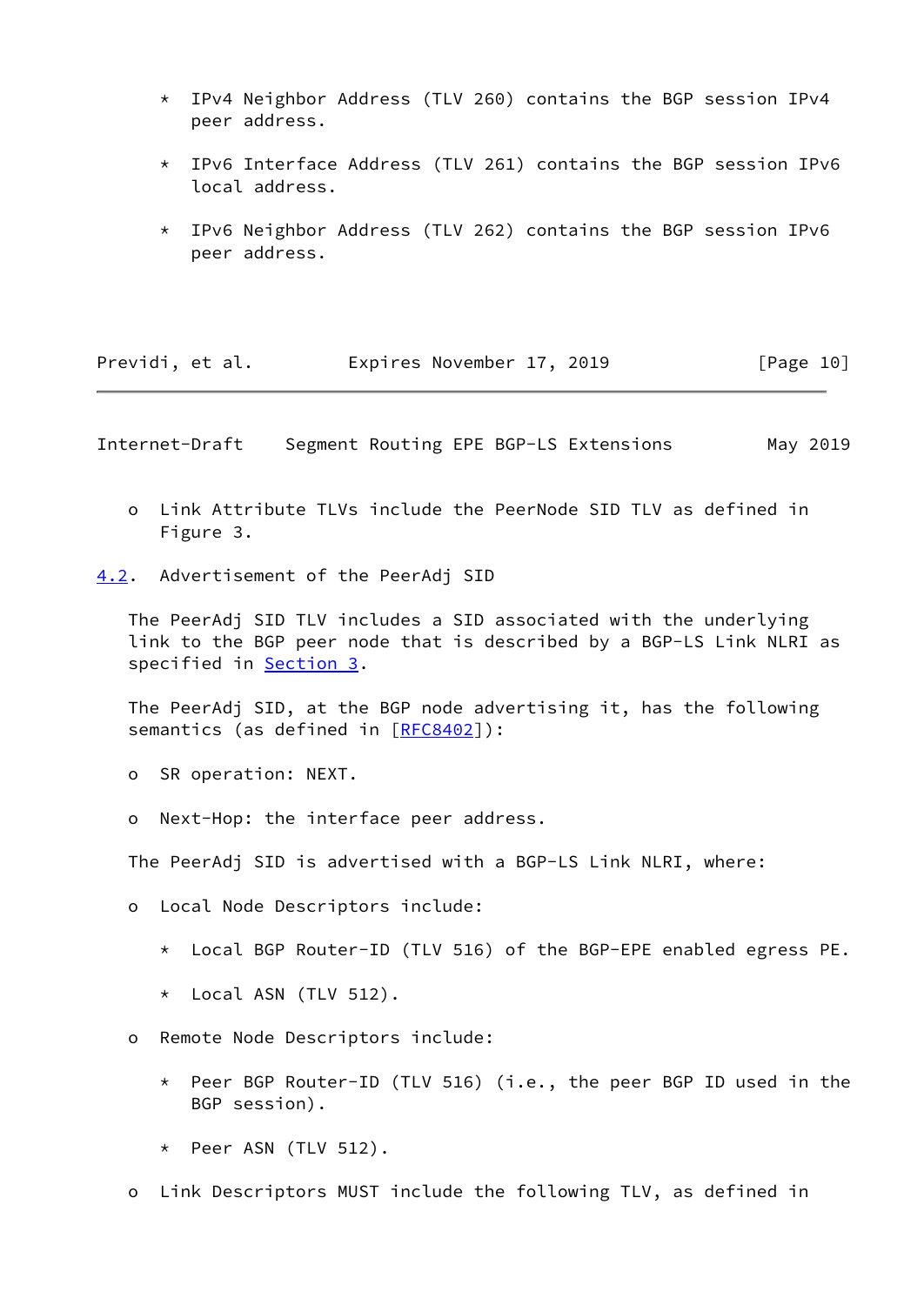[[RFC7752\]](https://datatracker.ietf.org/doc/pdf/rfc7752):

- \* Link Local/Remote Identifiers (TLV 258) contains the 4-octet Link Local Identifier followed by the 4-octet Link Remote Identifier. The value 0 is used by default when the link remote identifier is unknown.
- o Additional Link Descriptors TLVs, as defined in [[RFC7752\]](https://datatracker.ietf.org/doc/pdf/rfc7752), MAY also be included to describe the addresses corresponding to the link between the BGP routers:
	- \* IPv4 Interface Address (Sub-TLV 259) contains the address of the local interface through which the BGP session is established.

| Previdi, et al. | Expires November 17, 2019 | [Page 11] |
|-----------------|---------------------------|-----------|
|                 |                           |           |

<span id="page-12-1"></span>Internet-Draft Segment Routing EPE BGP-LS Extensions May 2019

- \* IPv6 Interface Address (Sub-TLV 261) contains the address of the local interface through which the BGP session is established.
- \* IPv4 Neighbor Address (Sub-TLV 260) contains the IPv4 address of the peer interface used by the BGP session.
- \* IPv6 Neighbor Address (Sub-TLV 262) contains the IPv6 address of the peer interface used by the BGP session.
- o Link Attribute TLVs include the PeerAdj SID TLV as defined in Figure 3.

<span id="page-12-0"></span>[4.3](#page-12-0). Advertisement of the PeerSet SID

 The PeerSet SID TLV includes a SID that is shared amongst BGP peer nodes or the underlying links that are described by BGP-LS Link NLRI as specified in **Section 3.** 

 The PeerSet SID, at the BGP node advertising it, has the following semantics (as defined in [\[RFC8402](https://datatracker.ietf.org/doc/pdf/rfc8402)]):

- o SR operation: NEXT.
- o Next-Hop: load balance across any connected interface to any peer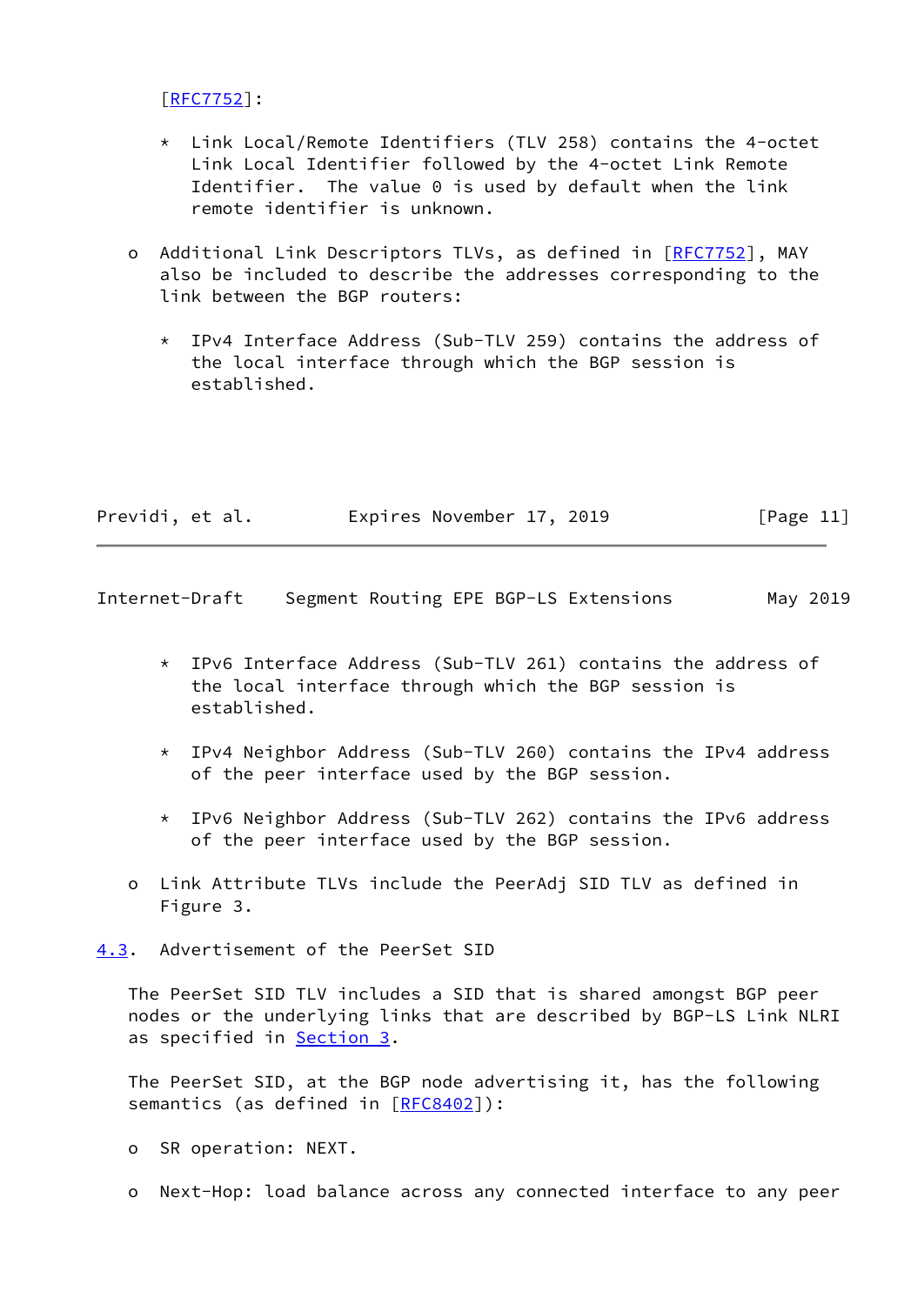in the associated peer set.

 The PeerSet SID TLV containing the same SID value (encoded as defined in Figure 3) is included in the BGP-LS Attribute for all of the BGP- LS Link NLRI corresponding to the PeerNode or PeerAdj segments associated with the peer set.

<span id="page-13-0"></span>[5](#page-13-0). IANA Considerations

This document defines:

 A new Protocol-ID: BGP. The codepoint is from the "BGP-LS Protocol-IDs" registry.

 Two new TLVs: BGP-Router-ID and BGP Confederation Member. The codepoints are in the "BGP-LS Node Descriptor, Link Descriptor, Prefix Descriptor, and Attribute TLVs" registry.

 Three new BGP-LS Attribute TLVs: PeerNode SID, PeerAdj SID and PeerSet SID. The codepoints are in the "BGP-LS Node Descriptor, Link Descriptor, Prefix Descriptor, and Attribute TLVs" registry.

| Previdi, et al. | Expires November 17, 2019 |  | [Page 12] |
|-----------------|---------------------------|--|-----------|
|-----------------|---------------------------|--|-----------|

<span id="page-13-2"></span>Internet-Draft Segment Routing EPE BGP-LS Extensions May 2019

<span id="page-13-1"></span>[5.1](#page-13-1). New BGP-LS Protocol-ID

 This document defines a new value in the registry "BGP-LS Protocol- IDs":

| Codepoint   Description | Status                   |
|-------------------------|--------------------------|
| BGP                     | Early Allocation by IANA |

### Figure 5: BGP Protocol Codepoint

<span id="page-13-3"></span>[5.2](#page-13-3). Node Descriptors and Link Attribute TLVs

 This document defines 5 new TLVs in the registry "BGP-LS Node Descriptor, Link Descriptor, Prefix Descriptor, and Attribute TLVs":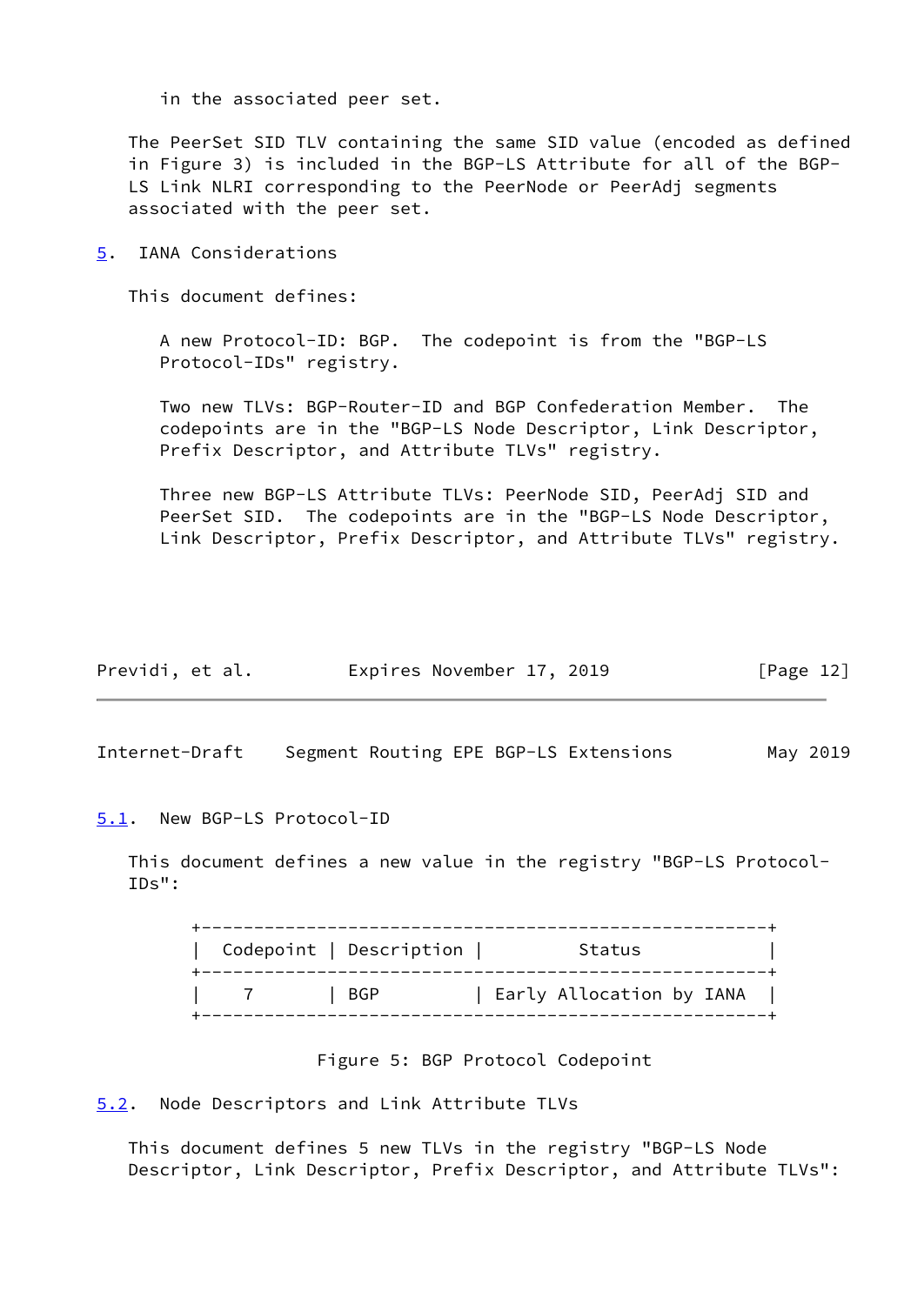o Two new node descriptor TLVs

o Three new link attribute TLVs

 All the new 5 codepoints are in the same registry: "BGP-LS Node Descriptor, Link Descriptor, Prefix Descriptor, and Attribute TLVs".

The following new Node Descriptors TLVs are defined:

|     | Codepoint   Description  | Status                   |
|-----|--------------------------|--------------------------|
| 516 | BGP Router-ID            | Early Allocation by IANA |
| 517 | BGP Confederation Member | Early Allocation by IANA |

Figure 6: BGP-LS Descriptor TLVs Codepoints

The following new Link Attribute TLVs are defined:

|      | Codepoint   Description |  | Status                   |  |
|------|-------------------------|--|--------------------------|--|
| 1101 | PeerNode SID            |  | Early Allocation by IANA |  |
| 1102 | PeerAdj SID             |  | Early Allocation by IANA |  |
| 1103 | PeerSet SID             |  | Early Allocation by IANA |  |

Figure 7: BGP-LS Attribute TLVs Codepoints

Previdi, et al. **Expires November 17, 2019** [Page 13]

<span id="page-14-1"></span>Internet-Draft Segment Routing EPE BGP-LS Extensions May 2019

## <span id="page-14-0"></span>[6](#page-14-0). Manageability Considerations

 The new protocol extensions introduced in this document augment the existing IGP topology information BGP-LS distribution [[RFC7752](https://datatracker.ietf.org/doc/pdf/rfc7752)] by adding support for distribution of BGP peering topology information. As such, the Manageability Considerations section of [\[RFC7752](https://datatracker.ietf.org/doc/pdf/rfc7752)] applies to these new extensions as well.

 Specifically, the malformed Link-State NLRI and BGP-LS Attribute tests for syntactic checks in the Fault Management section of [\[RFC7752](https://datatracker.ietf.org/doc/pdf/rfc7752)] now apply to the TLVs defined in this document. The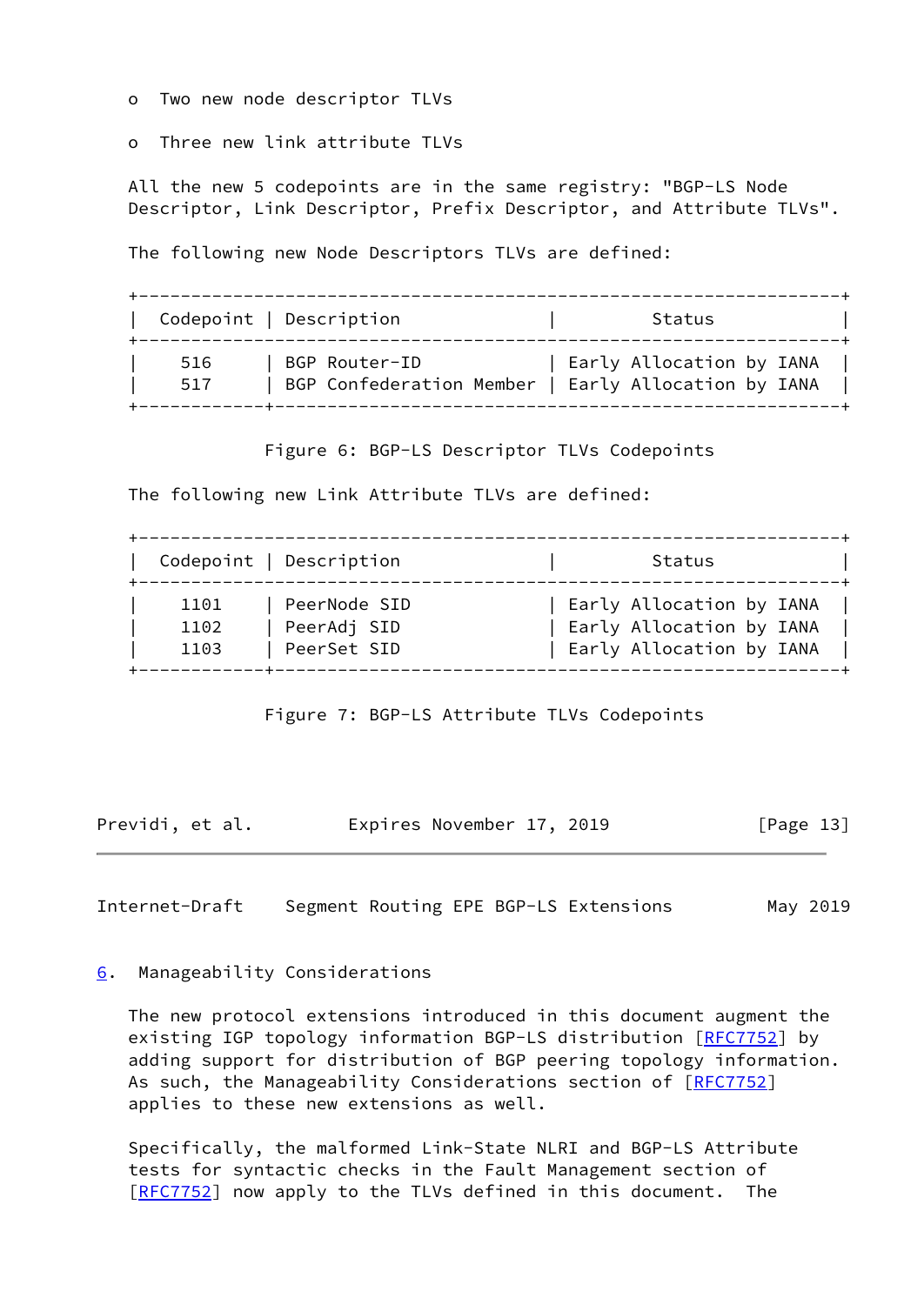semantic or content checking for the TLVs specified in this document and their association with the BGP-LS NLRI types or their associated BGP-LS Attributes is left to the consumer of the BGP-LS information (e.g., an application or a controller) and not the BGP protocol.

 A consumer of the BGP-LS information retrieves this information from a BGP Speaker, over a BGP-LS session (refer [Section 1](#page-2-0) and 2 of [\[RFC7752](https://datatracker.ietf.org/doc/pdf/rfc7752)]). The handling of semantic or content errors by the consumer would be dictated by the nature of its application usage and hence is beyond the scope of this document. It may be expected that an error detected in the NLRI descriptor TLVs would result in that specific NLRI update being unusable and hence its update to be discarded along with an error log. While an error in Attribute TLVs would result in only that specific attribute being discarded with an error log.

 The operator MUST be provided with the options of configuring, enabling, and disabling the advertisement of each of the PeerNode SID, PeerAdj SID, and PeerSet SID as well as control of which information is advertised to which internal or external peer. This is not different from what is required by a BGP speaker in terms of information origination and advertisement.

 BGP Peering Segments are associated with the normal BGP routing peering sessions. However, the BGP peering information along with these Peering Segments themselves are advertised via a distinct BGP- LS peering session. It is expected that this isolation as described in [[RFC7752\]](https://datatracker.ietf.org/doc/pdf/rfc7752) is followed when advertising BGP peering topology information via BGP-LS.

 BGP-EPE functionality enables the capability for instantiation of an SR path for traffic engineering a flow via an egress BGP router to a specific peer, bypassing the normal BGP best path routing for that flow and any routing policies implemented in BGP on that egress BGP router. As with any traffic engineering solution, the controller or application implementing the policy needs to ensure that there is no looping or mis-routing of traffic. Traffic counters corresponding to

| Previdi, et al. | Expires November 17, 2019 |  | [Page 14] |
|-----------------|---------------------------|--|-----------|
|-----------------|---------------------------|--|-----------|

<span id="page-15-0"></span>Internet-Draft Segment Routing EPE BGP-LS Extensions May 2019

 the MPLS label of the BGP Peering SID on the router would indicate the traffic being forwarded based on the specific EPE path. Monitoring these counters and the flows hitting the corresponding MPLS forwarding entry would help identify issues, if any, with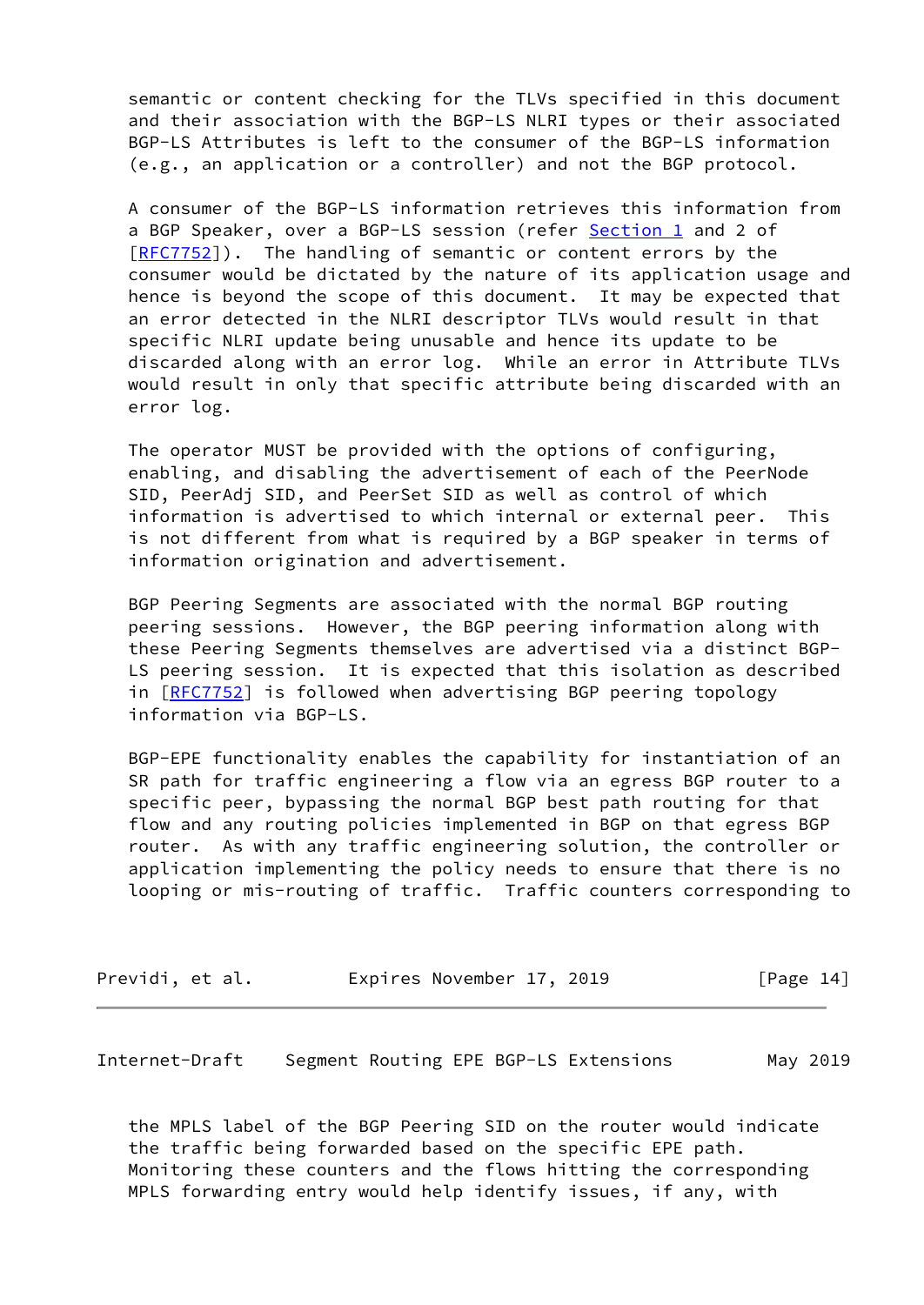traffic engineering over the EPE paths. Errors in the encoding or decoding of the SR information in the TLVs defined in this document may result in the unavailability of such information to a Centralized EPE Controller or incorrect information being made available to it. This may result in the controller not being able to perform the desired SR based optimization functionality or to perform it in an unexpected or inconsistent manner. The handling of such errors by applications like such a controller may be implementation specific and out of scope of this document.

<span id="page-16-0"></span>[7](#page-16-0). Security Considerations

 [RFC7752] defines BGP-LS NLRI to which the extensions defined in this document apply. The Security Considerations section of [\[RFC7752](https://datatracker.ietf.org/doc/pdf/rfc7752)] also applies to these extensions. The procedures and new TLVs defined in this document, by themselves, do not affect the BGP-LS security model discussed in [\[RFC7752](https://datatracker.ietf.org/doc/pdf/rfc7752)].

 BGP-EPE enables engineering of traffic when leaving the administrative domain via an egress BGP router. Therefore precaution is necessary to ensure that the BGP peering information collected via BGP-LS is limited to specific consumers in a secure manner. Segment Routing operates within a trusted domain  $[REC8402]$  and its security considerations also apply to BGP Peering Segments. The BGP-EPE policies are expected to be used entirely within this trusted SR domain (e.g., between multiple AS/domains within a single provider network).

 The isolation of BGP-LS peering sessions is also required to ensure that BGP-LS topology information (including the newly added BGP peering topology) is not advertised to an external BGP peering session outside an administrative domain.

<span id="page-16-1"></span>[8](#page-16-1). Contributors

 Mach (Guoyi) Chen Huawei Technologies China

Email: mach.chen@huawei.com

Previdi, et al. Expires November 17, 2019 [Page 15]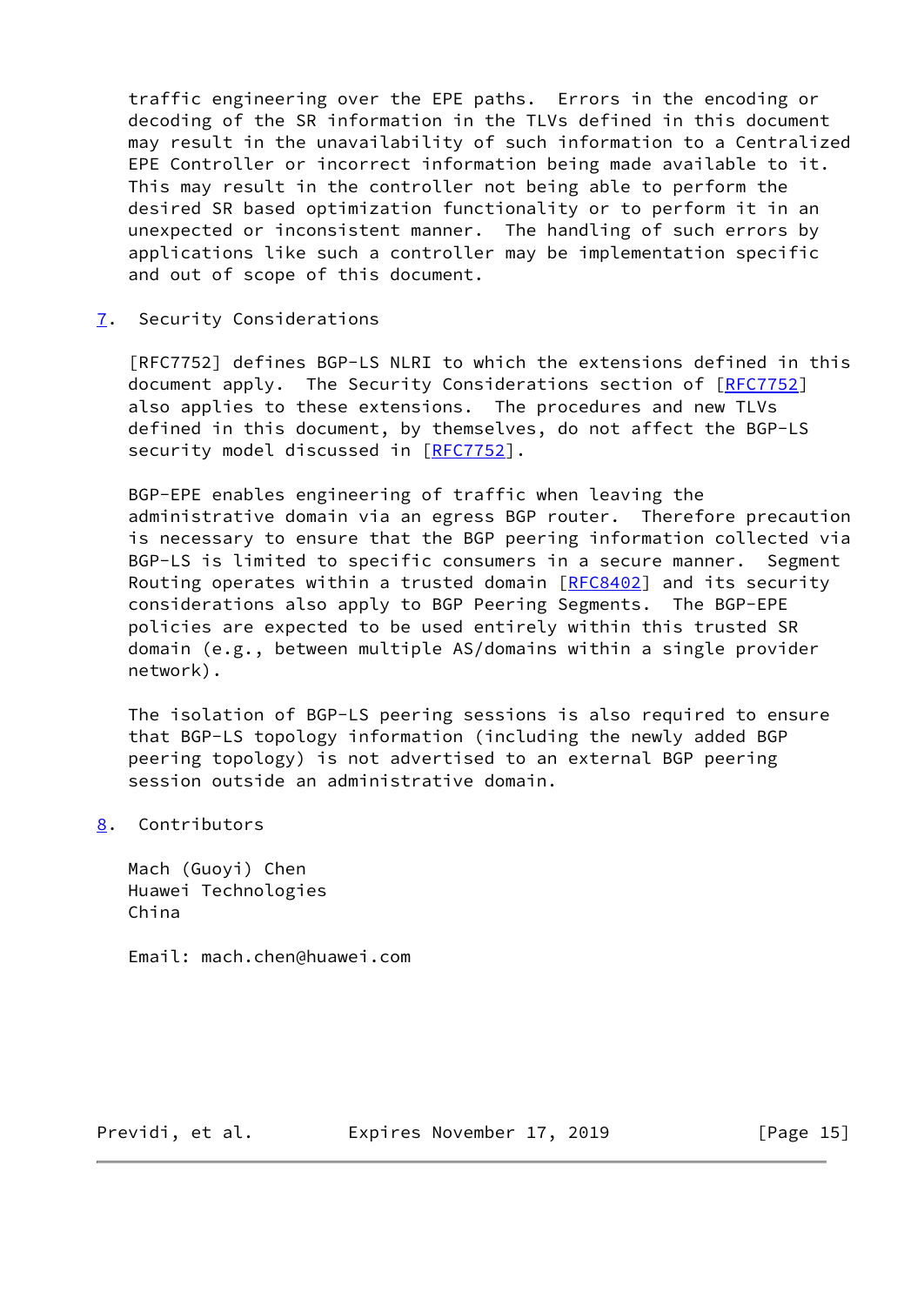<span id="page-17-1"></span> Acee Lindem Cisco Systems Inc. US

Email: acee@cisco.com

<span id="page-17-0"></span>[9](#page-17-0). Acknowledgements

 The authors would like to thank Jakob Heitz, Howard Yang, Hannes Gredler, Peter Psenak, Arjun Sreekantiah and Bruno Decraene for their feedback and comments. Susan Hares helped in improving the clarity of the document with her substantial contributions during her shepherd's review. The authors would also like to thank Alvaro Retana for his extensive review and comments which helped correct issues and improve the document.

- <span id="page-17-2"></span>[10.](#page-17-2) References
- <span id="page-17-4"></span><span id="page-17-3"></span>[10.1](#page-17-3). Normative References
	- [I-D.ietf-idr-bgp-ls-segment-routing-ext] Previdi, S., Talaulikar, K., Filsfils, C., Gredler, H., and M. Chen, "BGP Link-State extensions for Segment Routing", [draft-ietf-idr-bgp-ls-segment-routing-ext-14](https://datatracker.ietf.org/doc/pdf/draft-ietf-idr-bgp-ls-segment-routing-ext-14) (work in progress), May 2019.
	- [RFC2119] Bradner, S., "Key words for use in RFCs to Indicate Requirement Levels", [BCP 14](https://datatracker.ietf.org/doc/pdf/bcp14), [RFC 2119](https://datatracker.ietf.org/doc/pdf/rfc2119), DOI 10.17487/RFC2119, March 1997, <[https://www.rfc-editor.org/info/rfc2119>](https://www.rfc-editor.org/info/rfc2119).
	- [RFC5065] Traina, P., McPherson, D., and J. Scudder, "Autonomous System Confederations for BGP", [RFC 5065,](https://datatracker.ietf.org/doc/pdf/rfc5065) DOI 10.17487/RFC5065, August 2007, <[https://www.rfc-editor.org/info/rfc5065>](https://www.rfc-editor.org/info/rfc5065).
	- [RFC6286] Chen, E. and J. Yuan, "Autonomous-System-Wide Unique BGP Identifier for BGP-4", [RFC 6286](https://datatracker.ietf.org/doc/pdf/rfc6286), DOI 10.17487/RFC6286, June 2011, <<https://www.rfc-editor.org/info/rfc6286>>.
	- [RFC7752] Gredler, H., Ed., Medved, J., Previdi, S., Farrel, A., and S. Ray, "North-Bound Distribution of Link-State and Traffic Engineering (TE) Information Using BGP", [RFC 7752,](https://datatracker.ietf.org/doc/pdf/rfc7752) DOI 10.17487/RFC7752, March 2016, <[https://www.rfc-editor.org/info/rfc7752>](https://www.rfc-editor.org/info/rfc7752).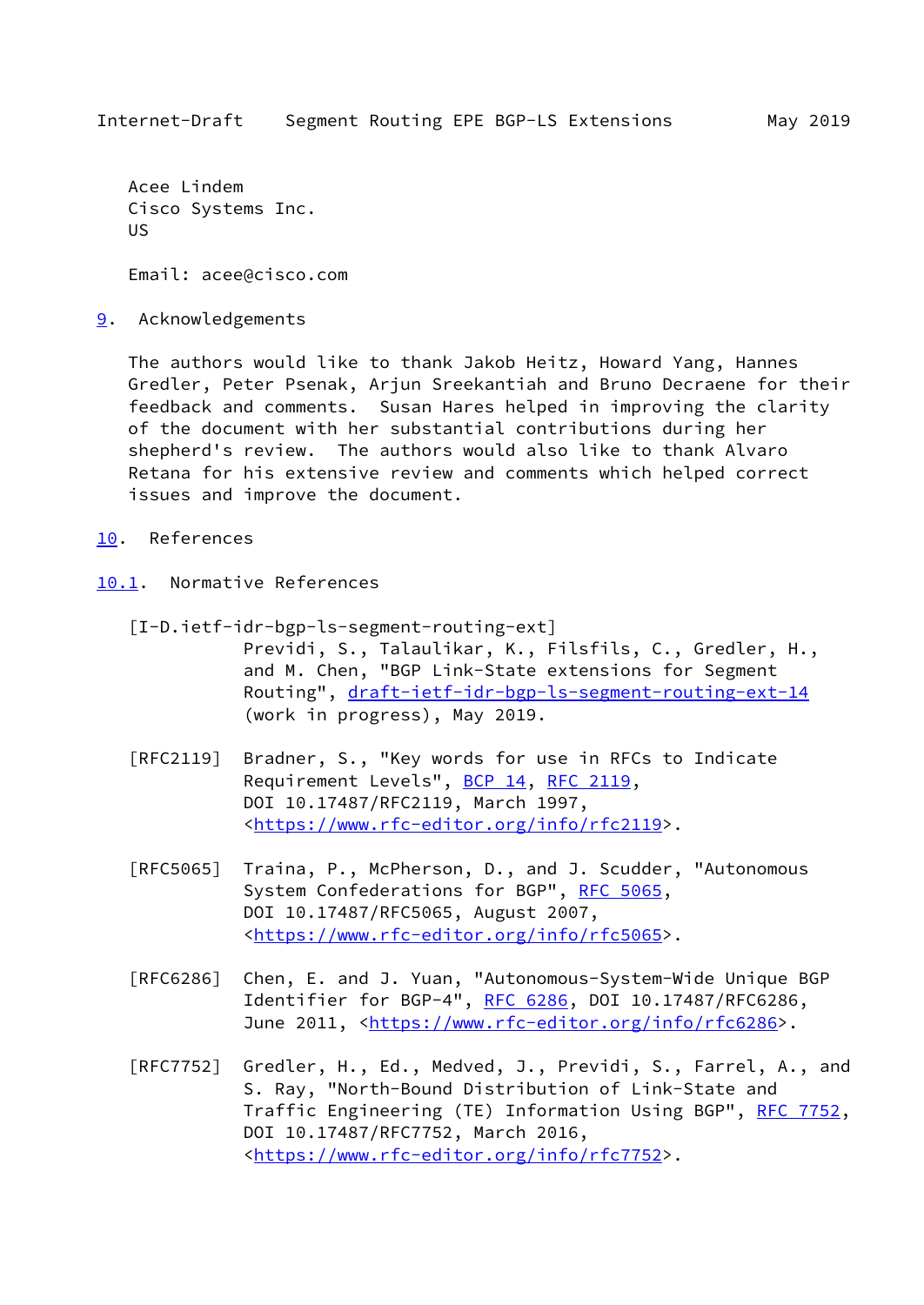- <span id="page-18-1"></span> [RFC8174] Leiba, B., "Ambiguity of Uppercase vs Lowercase in [RFC](https://datatracker.ietf.org/doc/pdf/rfc2119) [2119](https://datatracker.ietf.org/doc/pdf/rfc2119) Key Words", [BCP 14](https://datatracker.ietf.org/doc/pdf/bcp14), [RFC 8174,](https://datatracker.ietf.org/doc/pdf/rfc8174) DOI 10.17487/RFC8174, May 2017, [<https://www.rfc-editor.org/info/rfc8174](https://www.rfc-editor.org/info/rfc8174)>.
- [RFC8402] Filsfils, C., Ed., Previdi, S., Ed., Ginsberg, L., Decraene, B., Litkowski, S., and R. Shakir, "Segment Routing Architecture", [RFC 8402](https://datatracker.ietf.org/doc/pdf/rfc8402), DOI 10.17487/RFC8402, July 2018, <<https://www.rfc-editor.org/info/rfc8402>>.
- <span id="page-18-2"></span><span id="page-18-0"></span>[10.2](#page-18-0). Informative References
	- [I-D.dawra-idr-bgpls-srv6-ext]

 Dawra, G., Filsfils, C., Talaulikar, K., Chen, M., daniel.bernier@bell.ca, d., Uttaro, J., Decraene, B., and H. Elmalky, "BGP Link State Extensions for SRv6", [draft](https://datatracker.ietf.org/doc/pdf/draft-dawra-idr-bgpls-srv6-ext-06) [dawra-idr-bgpls-srv6-ext-06](https://datatracker.ietf.org/doc/pdf/draft-dawra-idr-bgpls-srv6-ext-06) (work in progress), March 2019.

[I-D.ietf-spring-segment-routing-central-epe]

 Filsfils, C., Previdi, S., Dawra, G., Aries, E., and D. Afanasiev, "Segment Routing Centralized BGP Egress Peer Engineering", [draft-ietf-spring-segment-routing-central](https://datatracker.ietf.org/doc/pdf/draft-ietf-spring-segment-routing-central-epe-10) [epe-10](https://datatracker.ietf.org/doc/pdf/draft-ietf-spring-segment-routing-central-epe-10) (work in progress), December 2017.

<span id="page-18-3"></span> [I-D.ietf-spring-segment-routing-policy] Filsfils, C., Sivabalan, S., daniel.voyer@bell.ca, d., bogdanov@google.com, b., and P. Mattes, "Segment Routing Policy Architecture", [draft-ietf-spring-segment-routing](https://datatracker.ietf.org/doc/pdf/draft-ietf-spring-segment-routing-policy-03) [policy-03](https://datatracker.ietf.org/doc/pdf/draft-ietf-spring-segment-routing-policy-03) (work in progress), May 2019.

Authors' Addresses

 Stefano Previdi Individual

Email: stefano@previdi.net

 Ketan Talaulikar (editor) Cisco Systems, Inc.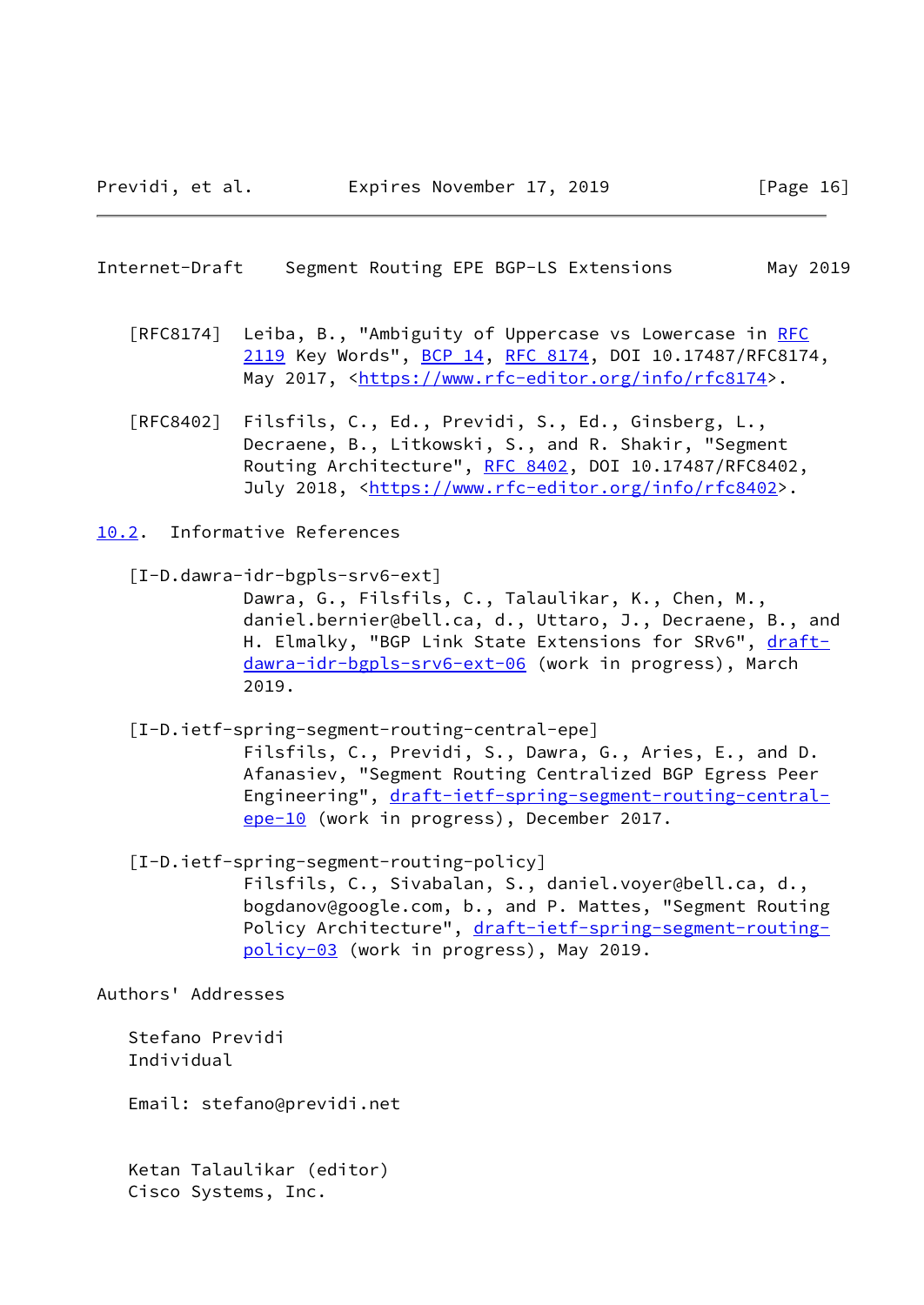# India

Email: ketant@cisco.com

| Previdi, et al. | Expires November 17, 2019 | [Page 17] |
|-----------------|---------------------------|-----------|
|                 |                           |           |

Internet-Draft Segment Routing EPE BGP-LS Extensions May 2019 Clarence Filsfils Cisco Systems, Inc. Brussels Belgium Email: cfilsfil@cisco.com Keyur Patel Arrcus, Inc. Email: Keyur@arrcus.com Saikat Ray Individual Contributor Email: raysaikat@gmail.com Jie Dong Huawei Technologies Huawei Campus, No. 156 Beiqing Rd. Beijing 100095 China Email: jie.dong@huawei.com